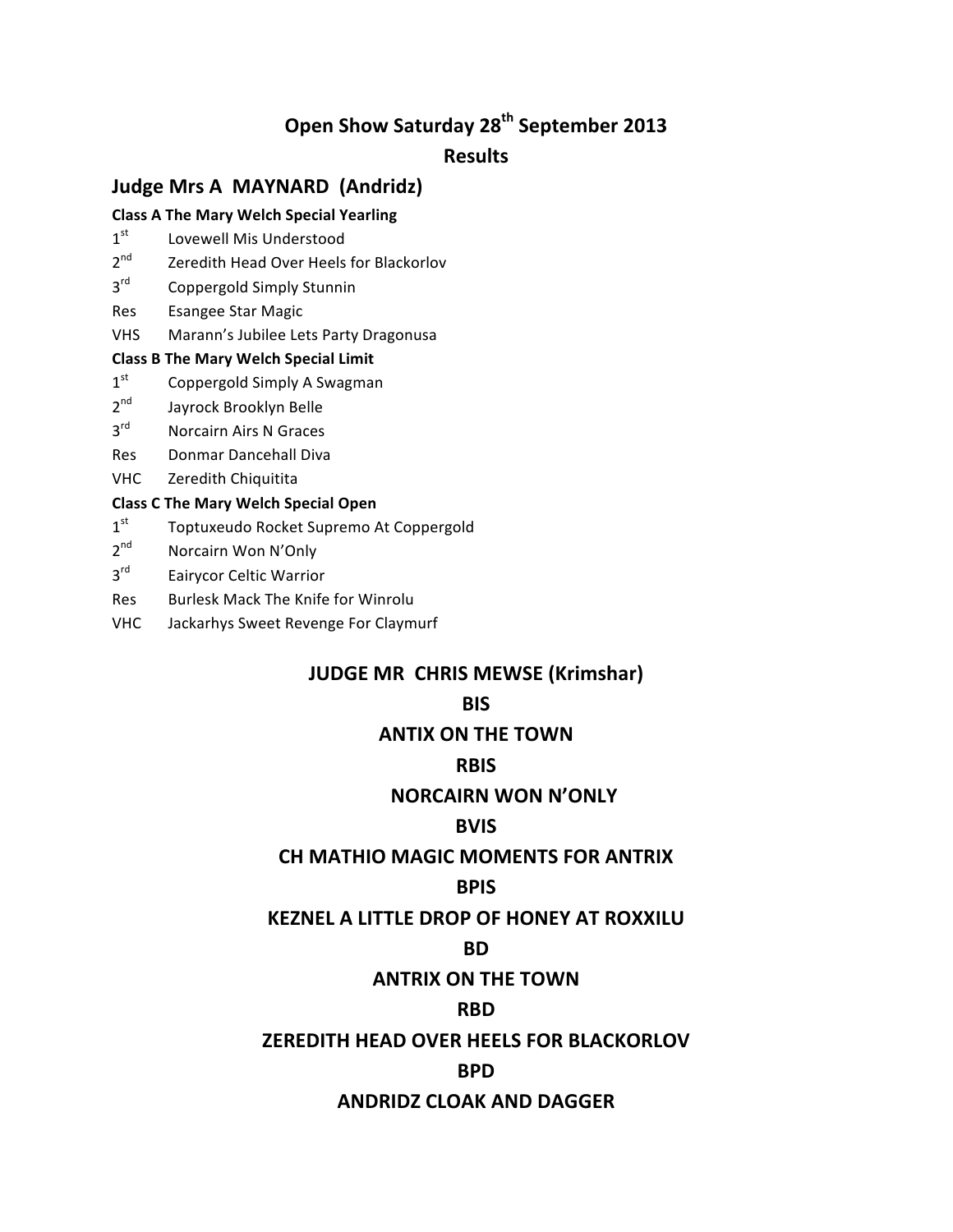**BB** 

# **NORCAIRN WON 'N'ONLY**

### **RBB**

# **SUENO SANTA BARBARA**

# **RPR**

# **KEZNEL A LITTLE DROP OF HONEY AT ROXXILU**

#### **Class 1 Minor Puppy Dog**

No Entries

### **Class 2 Puppy Dog**

- $1<sup>st</sup>$ Andridz Cloak and Dagger
- $2<sup>nd</sup>$ Coppergold Simply Stunnin

#### **Class 3 Junior Dog**

- $1<sup>st</sup>$ Antrix On The Town
- $2^{nd}$ Lovewell I'm Your Man
- $3<sup>rd</sup>$ Marann's Jubilee Lets Party Dragonusa

# **Class 4 Maiden Dog**

No Entries

### **Class 5 Novice Dog**

No Entries

### **Class 6 Post Graduate Dog**

- $1<sup>st</sup>$ Kingrock Luke Back In Anger Pugalier
- $2<sup>nd</sup>$ Toptuxeudo Rocket Supremo At Coppergold
- $3^{\text{rd}}$ Donmar Secret Asset At Ravenscol

#### **Class 10 Minor Puppy Bitch**

- $1<sup>st</sup>$ Keznel A Little Drop Of Honey At Roxxilu
- $2^{nd}$ **Eairycor Celtic Princess**

### **Class 11 Puppy Bitch**

- $1<sup>st</sup>$ Bright and Brindle's Exclusive to Cheinamour
- $2^{nd}$ **Esangee Star Magic**
- $3<sup>rd</sup>$ Wynele Delight For Royella
- Norcairn Short 'N' Sweet Res
- **VHC** Chrissiguns Liberty Belle at Ravenscol

### **Class 12 Junior Bitch**

- $1<sup>st</sup>$ Lovewell Mis Understood
- Skys The Limit For Claymurf  $2nd$
- $3<sup>rd</sup>$ Beaconfell Her Ladyship with Akakuro
- **Res** Taravon Dita Las Vegas

#### **Class 13 Maiden Bitch**

 $1<sup>st</sup>$ Chrissiguns Liberty Belle At Ravenscol

#### **Class 14 Novice Bitch**

No Entries

### **Class 15 Post Graduate Bitch**

- $1<sup>st</sup>$ Norcairn Airs 'N' Graces
- $2<sup>nd</sup>$ Jackarhys Sweet Revenge for Claymurf
- $3^{\text{rd}}$ Ridgeway Rock 'N' Roll